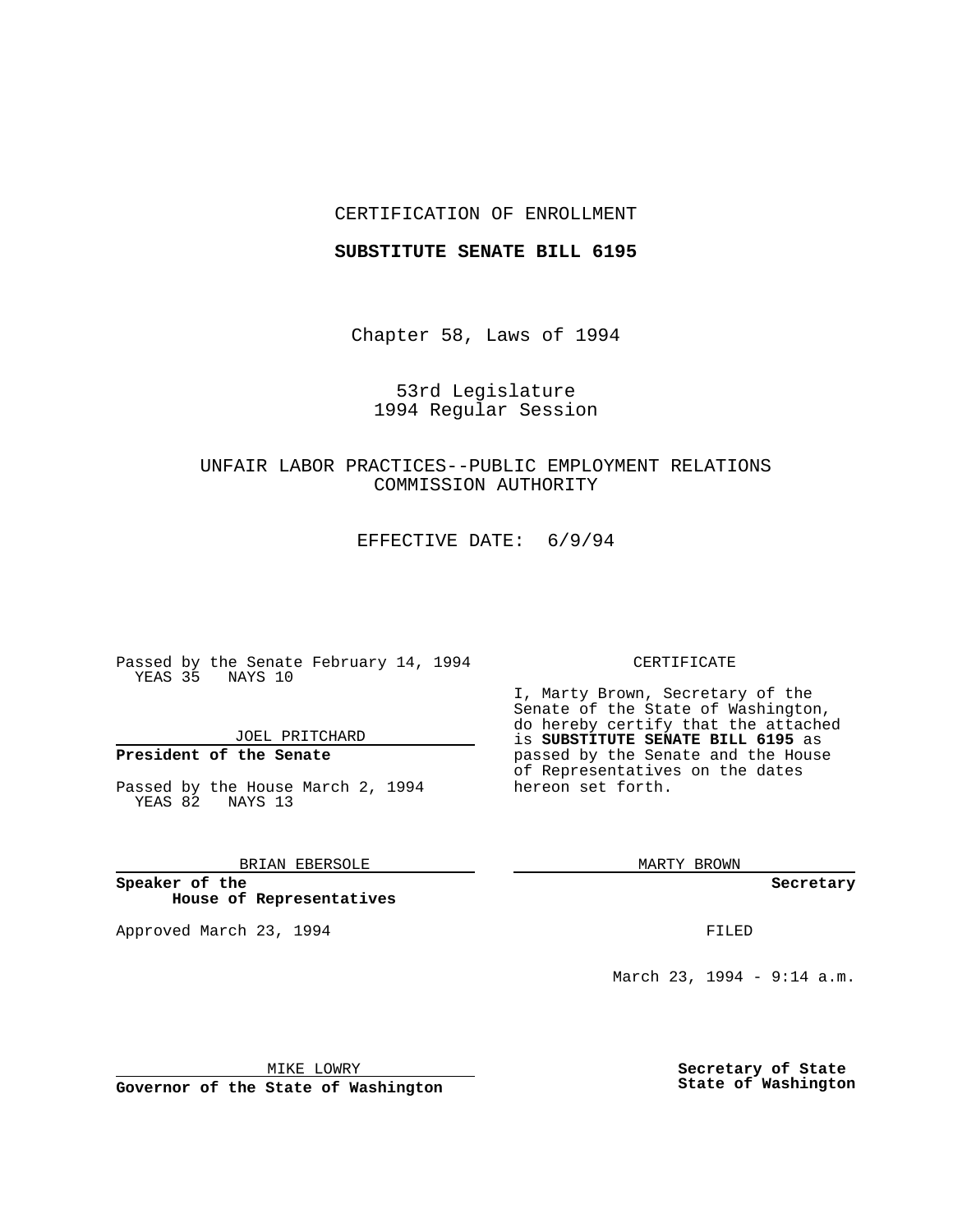## **SUBSTITUTE SENATE BILL 6195** \_\_\_\_\_\_\_\_\_\_\_\_\_\_\_\_\_\_\_\_\_\_\_\_\_\_\_\_\_\_\_\_\_\_\_\_\_\_\_\_\_\_\_\_\_\_\_

\_\_\_\_\_\_\_\_\_\_\_\_\_\_\_\_\_\_\_\_\_\_\_\_\_\_\_\_\_\_\_\_\_\_\_\_\_\_\_\_\_\_\_\_\_\_\_

Passed Legislature - 1994 Regular Session

### **State of Washington 53rd Legislature 1994 Regular Session**

**By** Senate Committee on Labor & Commerce (originally sponsored by Senators Prentice, Moore, McAuliffe, West, Franklin, Ludwig, Roach, Fraser, Bauer, Vognild and Pelz)

Read first time 01/31/94.

1 AN ACT Relating to the public employment relations commission; 2 amending RCW 41.56.160; adding a new section to chapter 41.56 RCW; and 3 repealing RCW 41.56.170, 41.56.180, and 41.56.190.

4 BE IT ENACTED BY THE LEGISLATURE OF THE STATE OF WASHINGTON:

5 **Sec. 1.** RCW 41.56.160 and 1983 c 58 s 1 are each amended to read 6 as follows:

 (1) The commission is empowered and directed to prevent any unfair labor practice and to issue appropriate remedial orders: PROVIDED, That a complaint shall not be processed for any unfair labor practice occurring more than six months before the filing of the complaint with the commission. This power shall not be affected or impaired by any means of adjustment, mediation or conciliation in labor disputes that have been or may hereafter be established by law.

14 (2) If the commission determines that any person has engaged in or 15 is engaging in an unfair labor practice, the commission shall issue and 16 cause to be served upon the person an order requiring the person to 17 cease and desist from such unfair labor practice, and to take such 18 affirmative action as will effectuate the purposes and policy of this